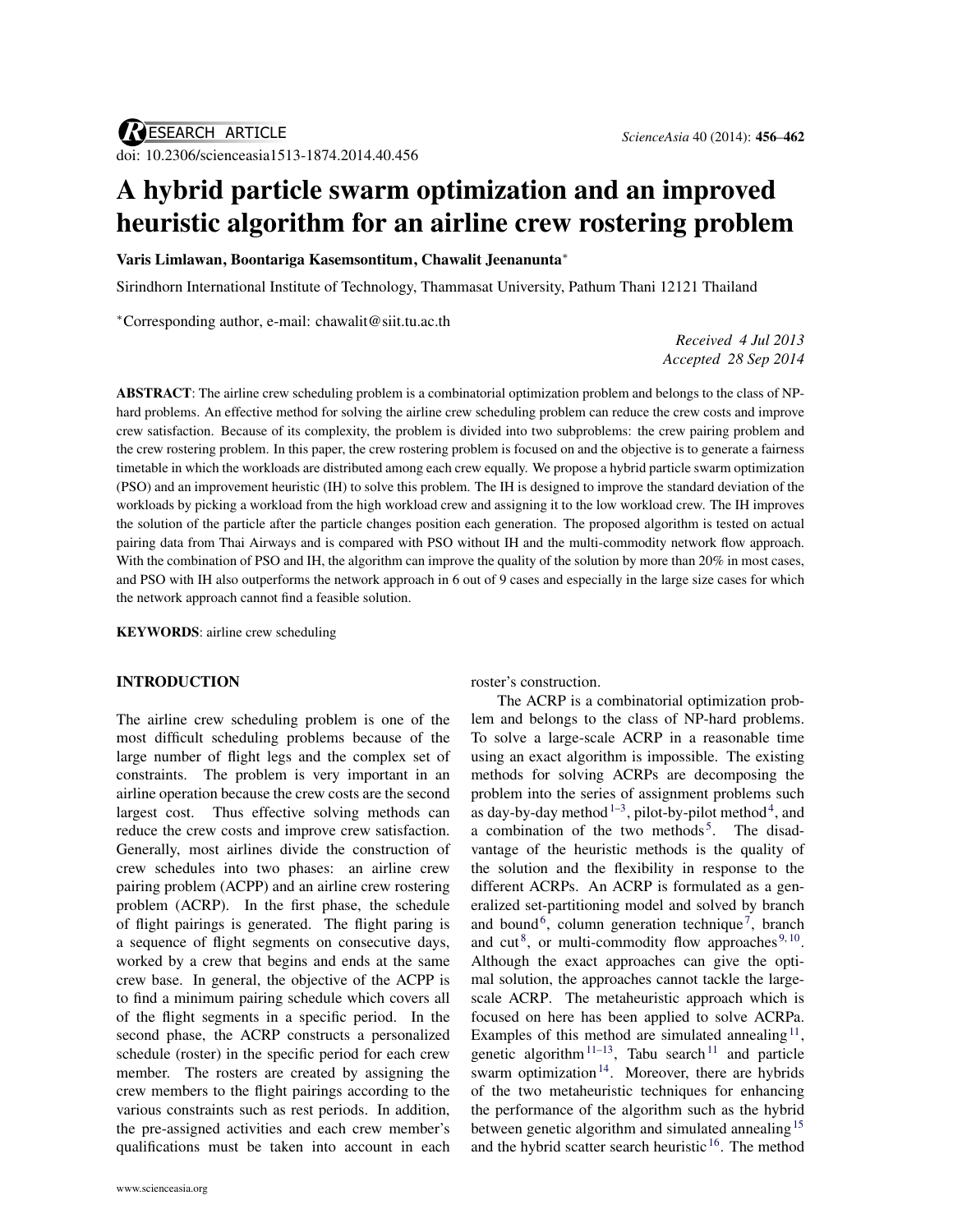can generate a good feasible solution in a short time, so the method can solve large-scale problems which the airline company is interested in.

Thai Airways is trying to find an effective method for solving its ACRP. The current method of Thai Airways uses commercial software which is generic. Thus the software takes a long time to run and does not guarantee the feasibility of the result.

### PROBLEM DESCRIPTION

Normally, the inputs of an ACRP are objectives for generating the roster, activities or duties (e.g., pairing, ground activities, and training activities), crew profile (e.g., qualifications, pre-assignments, and vacations), and regulations  $17$ . The objectives of an ACRP is normally divided into costs and crew preferences<sup>[18](#page-6-8)</sup>. The costs have a direct effect on the airline costs, and the crew preferences have an effect on the quality of services. Constraints in an ACRP depend on the rules. Normally, the rules are about the safety and health of crew members (e.g., rest period restrictions, flight duties period restrictions<sup>[9,](#page-6-0) [13,](#page-6-3) [16](#page-6-6)</sup>, working hour restrictions and the holiday rule of Nok Air, a Thai domestic low cost airline  $19$ ).

### The ACRP at Thai Airways

The problem considered in this paper is from Thai Airways international flights which service five routes: North America, Europe, African, Australia and New Zealand, and regional (Asia). The cabin crews on the flights are divided into six categories which are inflight manager (IM), air purser, first class crew (F), E-business class crew (E), R-business class crew (R), and economic class crew (Y). The ACRP of each crew category is handled separately because the allcategories problem is difficult to solve.

Thai Airways considers the fairness of the roster because it is very important for all cabin crew to receive equal benefits such as workload, station, and per diem. Here we focus only on the workload. The objective of the ACRP is to balance the workload among crew members in the schedule. Some regulations concern the block time or flight time which is the time between the plane moving from the runway at the origin and the plane stopping at the destination airport. The flight time of a crew member must not exceed 34 h in a 7 day period, 110 h in a 28 day period, or 1000 h in a year. The flight duty period is the period that starts one hour before block time to thirty minutes after the block time. A crew who is scheduled to a flight duty must immediately be assigned to a rest period. The rest period is a period during which a crew must not

<span id="page-1-0"></span>Table 1 The flight duty period constraints.

| flight duty period (h) | rest period (h) |  |
|------------------------|-----------------|--|
| $0 - 8$                | $\geqslant 8$   |  |
| $8 - 10$               | $\geqslant$ 10  |  |
| $10 - 12$              | $\geqslant$ 12  |  |
| $12 - 14$              | $\geqslant$ 14  |  |
| $14 - 16$              | $\geqslant$ 16  |  |

be assigned to any duty. The length of a rest period is associated with the length of flight duty [\(Table 1\)](#page-1-0).

## Problem formulation

In order to distribute the workload as equally as possible among the crew members, the objective of the formulated model is to minimize the standard deviation of the workload. The mathematical model can be formulated as a nonlinear optimization as follows:

<span id="page-1-1"></span>
$$
\min \sqrt{\frac{\sum_{c=1}^{n} [\sum_{p=1}^{m} x_{cp} w_p - (\frac{\sum_{p=1}^{m} W_p}{n})]^2}{n}} \tag{1}
$$

<span id="page-1-2"></span>
$$
\sum_{c=1}^{n} x_{cp} = 1, \qquad \forall p \in P, \tag{2}
$$

<span id="page-1-3"></span>
$$
\sum_{d=g}^{g+6} \sum_{p=1}^{n} x_{cp} B_p^d \leq 2040, \qquad \forall c \in C, \forall g \in D, \quad (3)
$$

$$
\sum_{d=g}^{g+27} \sum_{p=1}^{n} x_{cp} B_p^d \leq 6600, \qquad \forall c \in C, \forall g \in D, \tag{4}
$$

<span id="page-1-4"></span>
$$
\sum_{d=g}^{g+364} \sum_{p=1}^{n} x_{cp} B_p^d \leq 60000, \qquad \forall c \in C, \forall g \in D,
$$
\n
$$
(5)
$$

$$
x_{cp}x_{cl} = \begin{cases} 1, & \text{if } x_{cp} = 1 \text{ and } S_l - E_p \ge 0, \\ 0, & \text{otherwise.} \end{cases}
$$

$$
\forall c \in C, \forall p \in P, \\ \forall l \in \{p+1, p+2, ..., m\}, \quad (6)
$$

<span id="page-1-6"></span><span id="page-1-5"></span>
$$
x_{cp} \in \{0, 1\} \qquad \forall c \in C, \forall p \in P. \tag{7}
$$

P, D, C are the sets of pairs, days in the schedule, and crew members in the schedule, respectively, and  $c$ ,  $p$ , d are their respective indices.  $x_{cp}$  is a binary variable where  $x_{cp} = 1$  if a crew member c is assigned to pair p, and  $x_{cp} = 0$ , otherwise.  $x_{cl}$  is a binary variable for crew member  $c$  and the pairs after pair  $p$ , where  $x_{cl} = 1$  if a crew member c is assigned to pair l, and  $x_{cl} = 0$  otherwise. Let  $w_p$ ,  $B_p^d$ ,  $S_l$ ,  $E_p$  be the workload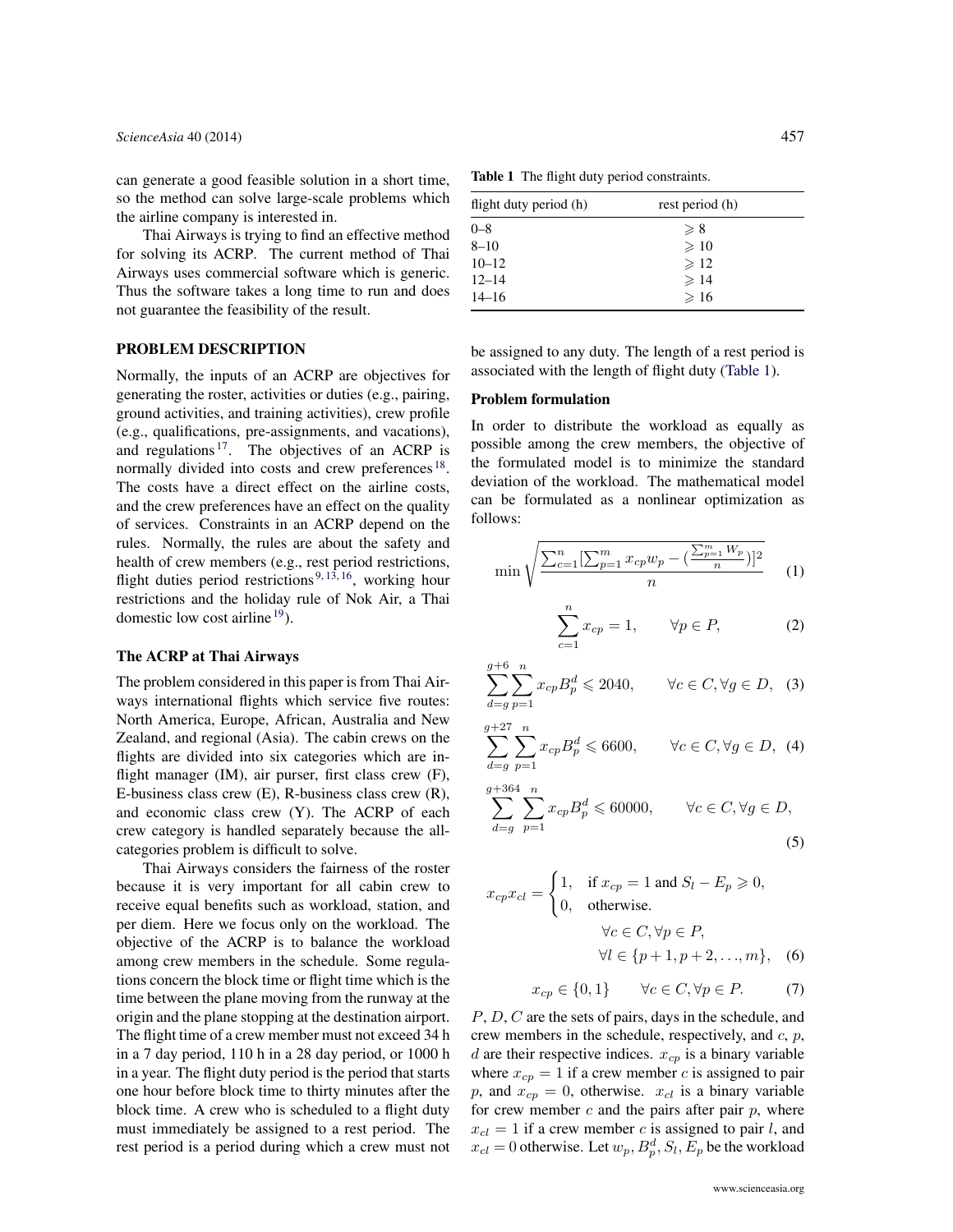of pair  $p$ , the block time of pair  $p$  which is on day  $d$ , the starting time of pair  $l$ , and the ending time of pair p including rest period, respectively.

In the model, the objective function is presented by [\(1\)](#page-1-1) which is set to minimize the standard deviation of the workload among crew members. The requirement that each pair must be assigned to a crew is expressed by  $(2)$ , and  $(3)$ – $(5)$  are the block time constraints. Constraints in [\(6\)](#page-1-5) prevents an assignment of a pair to a crew member who is working or is on a rest period. The product of  $x_{cp}$  and  $x_{cl}$  checks the validity of assigning pair  $l$  after pair  $p$  was assigned. Pair  $l$  can be assigned if the starting time of pair  $l$  is not less than ending time of pair  $p$ . Eq. [\(7\)](#page-1-6) is the binary constraint.

### PARTICLE SWARM OPTIMIZATION (PSO)

PSO was introduced by Kennedy and Eberhart $^{20,21}$  $^{20,21}$  $^{20,21}$  $^{20,21}$ . The first version was modified by Shi and Eberhart<sup>[22](#page-6-12)</sup>, and the modified version has become a popular version of PSO. Reviews of the PSO algorithm and its applications can be found in Ref. [23](#page-6-13) and Ref. [24.](#page-6-14)

A member of the population in the algorithm is represented by a particle which contains a position (solution) and a velocity. Each particle moves in a multidimensional space by adjusting its position and its velocity based on its own experience and the experience of the population. Each particle memorizes its best position  $(p_{best})$  and the population also memorizes the best position in the group  $(g_{\text{best}})$ . The velocity and the position are updated as follows.

$$
v_{id}(t+1) = w v_{id}(t) + c_1 r (p_{id} - x_{id}(t)) + c_2 r (p_{gd} - x_{id}(t))
$$
 (8)

$$
x_{id}(t+1) = x_{id}(t) + v_{id}(t+1)
$$
 (9)

where  $v_{id}(t)$ ,  $x_{id}(t)$ , and  $p_{id}$  are, respectively, the dth components of the velocity, position, and best position of particle i at iteration t.  $p_{qd}$  is the dth component of the global best position.  $w$  is inertial weight which controls the impact of the previous velocity.  $c_1$ , the acceleration of personal best position, is the parameter to control the effect of  $p_{best}$ .  $c_2$ , the acceleration of best global position, is the parameter to control the effect of  $g_{\text{best}}$ . r is a uniform-distributed random number in the range  $[0, 1]$ . The effect of inertial weight and the accelerations should be set appropriately for balancing the local search and the global search $^{23}$  $^{23}$  $^{23}$ .

In order to apply the PSO in discrete binary space, Kennedy and Eberhart introduced the discrete binary PSO<sup>[25](#page-6-15)</sup>. Each position contains the binary variable number. The velocity equation is the same as the standard PSO, but the method to change the position is changed. The value of the new velocity is transformed to a value in the range  $[0, 1]$  by using the sigmoid function:

<span id="page-2-0"></span>
$$
s(v_{id}(t+1)) = \frac{1}{1 + e^{-v_{id}(t+1)}}.
$$
 (10)

The particle changes the position by

<span id="page-2-1"></span>
$$
x_{id} = \begin{cases} 1, & \text{if } r \le s(v_{id}(t+1)), \\ 0, & \text{otherwise.} \end{cases}
$$
 (11)

### PSO FOR AIRLINE CREW ROSTERING

### Solution representation

In our previous work $14$ , we implemented the discrete binary PSO to solve an ACRP. In that implementation, a particle is represented as a binary timetable of crew members in which the rows and the columns represent crews and pairs, respectively. The position of particles is a set of slots in the timetable which represents the assignment of the crew and the pair corresponding to those slots. Let the position of the particle be

$$
x_{cp}^{k} = \begin{cases} 1, & \text{if the cth crewmember is assigned to, \\ & \text{the pth pair in the kth particle, \\ 0, & \text{otherwise.} \end{cases}
$$

# Repairing algorithm

The concept of the algorithm is similar to the discrete binary PSO but the algorithm needs the repairing algorithm for fixing the infeasible particle. The first step is to identify and repair the covering problems. For example, more than one crew is assigned to operate a pair and no crew is assigned to operate a pair. Once the covering problems are solved, all pairs are assigned to all crews. The second step is to repair the illegal pairs which violate the constraints such as block time and rest period. The illegal pairs are deleted from the schedule and added to the deleted pair list. The third step is to reassign the pairs in the deleted pair list to the schedule. The reassignment considers the feasibility and the value of the objective function. The deleted pairs are assigned to a crew who have the lowest workload in order to balance the workload. Source 1: More than one crew is assigned to a pair. The workloads of a crew assigned to the pair are compared with each other, and the crew with the minimum workload is selected to operate the pair. Source 2: No crew is assigned to a pair. The crew with the minimum workload is assigned to the pair. Source 3: Block time constraint violation. If  $CB_{cp}$  exceeds the block time limitation, pair  $p$  is deleted from the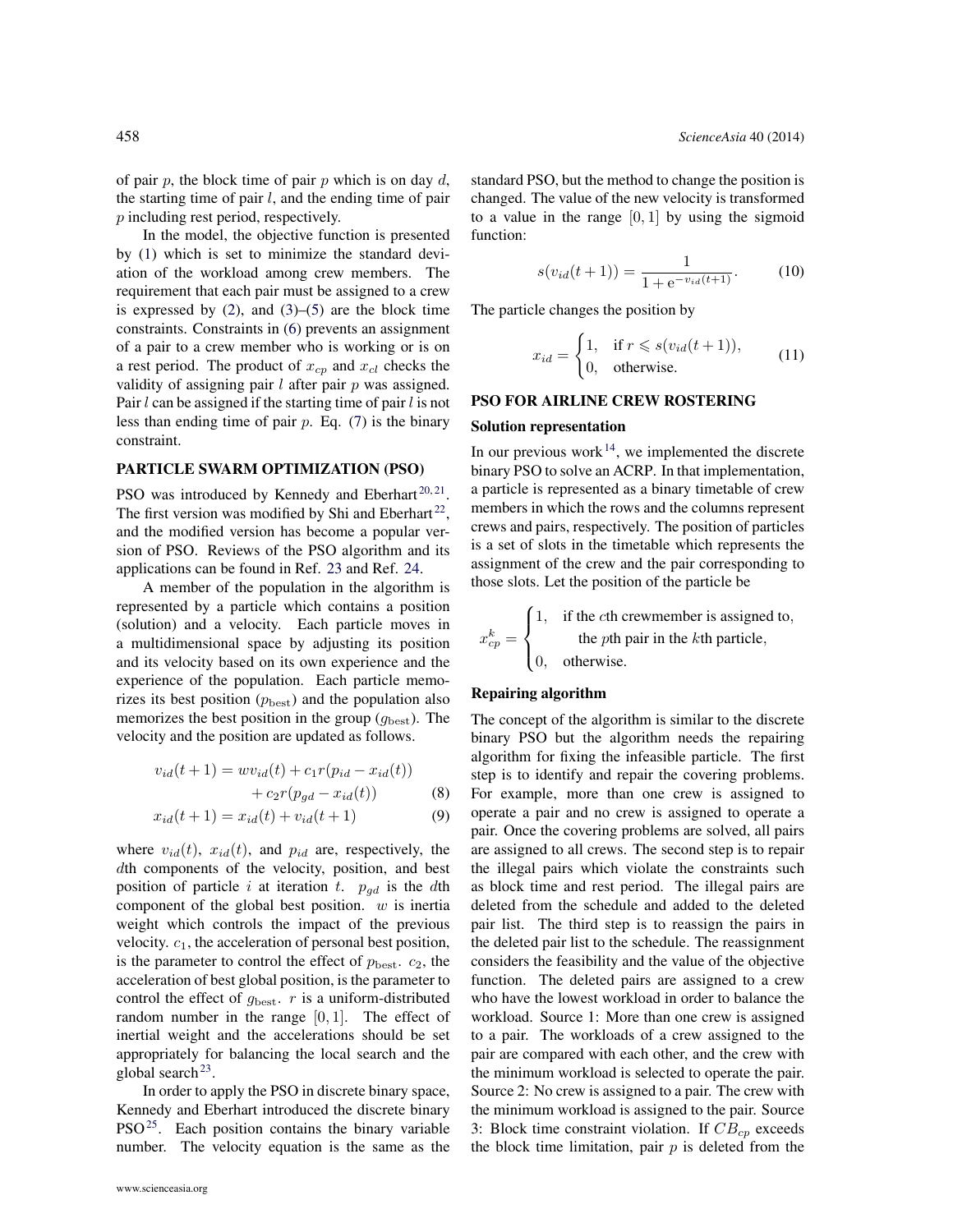schedule of crew c. The deleted pair is added to the deleted pair list. Source 4: The flight duty and the rest period constraint violation. The flight duty period and the rest period constraints are checked following constraint [\(6\)](#page-1-5). The checking starts from the first pair to the last pair. If there is an illegal pair which is assigned in the rest period of the previous pair, the pair is removed from the schedule and added in the removed-pair set. For example, pair m starts on day 1 and finishes on day 2, and the pair  $n$  starts on day 2 and finishes on day 3. If both pairs were assigned to a crew, one of those pairs might be deleted from that crew and assigned to the deleted pair list.

## Procedure

The procedure of PSO for the ACRP is similar to the discrete binary PSO, but infeasible particles must be repaired by the repairing algorithm before they are evaluated for the fitness value and moved to the next generation.

- Step 1: Generate initial solution for each particle by adding the  $c$  crew member to the  $p$  pair randomly until all pairs are assigned. The velocity of each particle is also random.
- <span id="page-3-2"></span>Step 2: If the initial solution is feasible, go to Step [3,](#page-3-0) otherwise the solution is repaired by the repairing algorithm.
- <span id="page-3-0"></span>Step 3: For each particle, evaluate the desired optimization fitness function.
- <span id="page-3-1"></span>Step 4: Compare particle fitness with the best particle position  $(p_{\text{best}})$ . If the current value is better than  $p_{\text{best}}$ , set  $p_{\text{best}}$  equal to the current value and  $p_{\text{best}}$  equal to the current location. In some cases, the particle from the repairing algorithm is still infeasible. The infeasible particle will not be saved as  $p_{\text{best}}$  although the fitness value of the infeasible particle is better than the fitness value of  $p_{\text{best}}$ .
- Step 5: Compare fitness evaluation with overall best  $(g_{\text{best}})$ . If the current value is better than  $g_{\text{best}}$ then set  $g_{\text{best}}$  and its location equal to the current value and location. In the case of an infeasible particle, the particle will be handled the same way as in Step [4.](#page-3-1)
- Step 6: Change velocity of each particle using

$$
v_{cp}^k(t+1) = w v_{cp}^k(t) + c_1 r \left( \right) \left( p_{cp}^k - x_{cp}^k(t) \right) + c_2 r \left( \right) \left( g_{cp} - x_{cp}^k(t) \right) \tag{12}
$$

- Step 7: Change the position of each particle by using [\(10\)](#page-2-0) and [\(11\)](#page-2-1)
- Step 8: Repeat Step [2](#page-3-2) until stopping criterion is met.

# PROPOSED HYBRID PSO WITH IMPROVEMENT HEURISTIC (PSO-IH)

The PSO-IH is developed based on PSO for an  $ACRP<sup>14</sup>$  $ACRP<sup>14</sup>$  $ACRP<sup>14</sup>$ . The structure of the algorithms is the same, but the particle can improve itself. In every iteration, each particle is improved by the improvement heuristic (IH) after adjusting its position.

## The improvement heuristic (IH)

The improvement heuristic (IH) is designed for improving the solution of each particle. In this case, the objective function of the ACRP is to minimize the standard deviation of the workload. The crew members in the schedule are ranked based on an individual's workload. The pairs from the crews in the first half of the ranking (and have the highest workload) are picked and reassigned to the crew who have the lowest workload.

- <span id="page-3-7"></span>Step 1: Rank the crews in the schedule according to the individual crew member's workload.
- <span id="page-3-4"></span>Step 2: Choose a crew in the first half of the ranking starting from the highest ranking crew (the highest workload).
- <span id="page-3-3"></span>Step 3: Select a pair from the considered crew.
- Step 4: Check that the selected pair can be assigned to the last crew in the ranking. The addition of the pair should not violent any constraints such as rest period and block time. If the selected pair cannot be assigned to the last crew, select the new pair from the considered crew (go to Step [3\)](#page-3-3). If all pairs in the considered crew were selected and cannot be assigned to the last crew in the ranking, select a pair from the next highest crew in the ranking (go to Step [2\)](#page-3-4). If all crews in the first half were considered, go to Step [7.](#page-3-5) If the selected pair can be assigned to the last crew in the ranking, go to Step [5.](#page-3-6)
- <span id="page-3-6"></span>Step 5: Reassign the selected pair to the last crew in the ranking.
- Step 6: Repeat Step [1.](#page-3-7)
- <span id="page-3-5"></span>Step 7: End of the process.

### Main procedure

- Step 1: Generate an initial solution for each particle.
- Step 2: Repair infeasible particles by the repairing algorithm.
- <span id="page-3-8"></span>Step 3: For each particle, perform the IH.
- Step 4: For each particle, evaluate the fitness function of the problem.
- Step 5: Compare particles fitness values for setting  $p_{\text{best}}$  and  $g_{\text{best}}$ .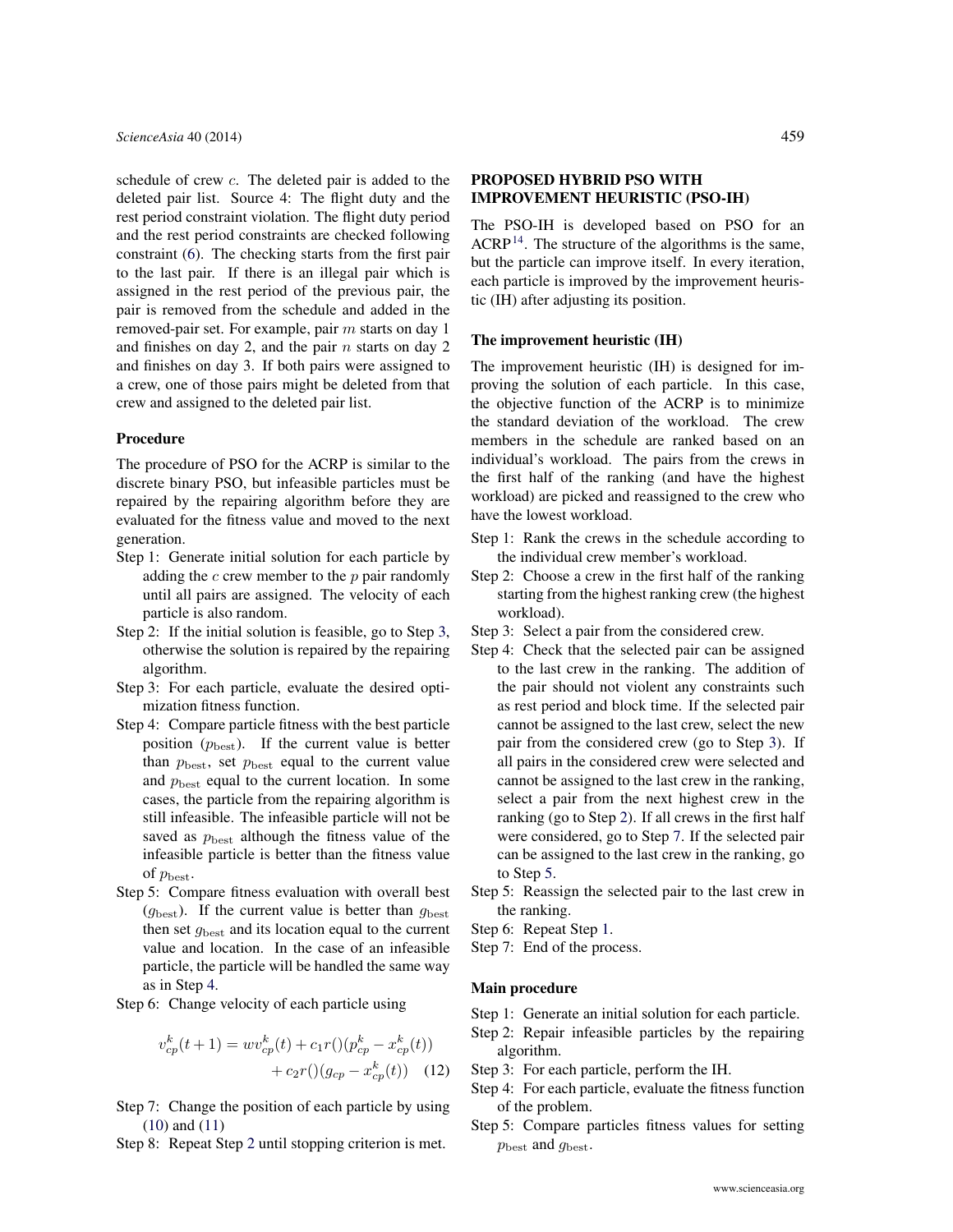- Step 6: Change the velocity of each particle using [\(12\)](#page-3-8).
- Step 7: Change the position of each particle by using [\(10\)](#page-2-0) and [\(11\)](#page-2-1).
- Step 8: Repeat Step [2](#page-3-4) until the algorithm reaches the setting iteration.

### COMPUTATIONAL RESULT

In order to evaluate the performance of PSO-IH, the algorithm is compared with PSO without IH and the multi-commodity network flow approach which is based on Ref. [10.](#page-6-1) There are two experiments in the evaluation. The first experiment aims to determine the best population size and the number of iterations for PSO-IH in each problem. The second one is the performance evaluation of PSO-IH by comparing with PSO and the network approach. All models in the evaluation are run on an Intel Core i5 M650 3.5 GHz, 4.00 GB machine running under Windows. PSO-IH and PSO were coded using Microsoft Visual Studio 2010-C sharp, and the multi-commodity network flow model is coded by IBM ILOG CPLEX 12.0.

## Test problem

The proposed algorithm is evaluated on nine generated problems, which represent various types of the problem such as problem size and duration of pairs. All problems focus on assigning the in-flight managers (IM) to the international pairs during 14 days [\(Table 2\)](#page-4-0).

# Population size and number of iterations setting

To find the optimal solution of PSO-IH, population size and the number of iterations are determined by conducting a two-way ANOVA with 95% confidence interval. In this experiment, we have two factors, three levels, ten replications, and nine problems, thus there are 540 cases. The other parameters of PSO are the same for each case: acceleration constant  $(c_1)$ 

<span id="page-4-0"></span>Table 2 All test problems.

| Instance      | No. of<br>pairs | No. of in-flight<br>managers (IM) | Duration of<br>pairs |
|---------------|-----------------|-----------------------------------|----------------------|
| TA84S         | 84              | 30                                | Short haul           |
| TA84M         | 84              | 30                                | Mix                  |
| <b>TA84L</b>  | 84              | 45                                | Long haul            |
| <b>TA150S</b> | 150             | 60                                | Short haul           |
| <b>TA140M</b> | 140             | 65                                | Mix                  |
| TA146L        | 146             | 65                                | Long haul            |
| <b>TA330S</b> | 330             | 150                               | Short haul           |
| <b>TA334M</b> | 334             | 150                               | Mix                  |
| TA238L        | 238             | 120                               | Long haul            |

<span id="page-4-1"></span>Table 3 Population size and number of iterations for each problem.

| problem<br>population size |     | number of iterations |  |  |
|----------------------------|-----|----------------------|--|--|
| TA84S                      | 100 | 1000                 |  |  |
| <b>TA84M</b>               | 60  | 500                  |  |  |
| TA84L                      | 100 | 500                  |  |  |
| <b>TA150S</b>              | 100 | 500                  |  |  |
| <b>TA140M</b>              | 100 | 100                  |  |  |
| TA146L                     | 60  | 1000                 |  |  |
| <b>TA330S</b>              | 100 | 500                  |  |  |
| <b>TA334M</b>              | 60  | 1000                 |  |  |
| <b>TA238L</b>              | 20  | 500                  |  |  |

and  $c_2$ ) = 2, maximum velocity ( $V_{\text{max}}$ ) = 4.0, and inertial weight  $(w)$  is linearly decreased from 0.9 at the first iteration to 0.4 at last iteration. The results are summarized in [Table 3.](#page-4-1)

#### Comparison of the solutions

In the comparison experiment, the parameters of PSO are set as follows: acceleration constant  $(c_1 \text{ and } c_2)$  $= 2$ , maximum velocity ( $V_{\text{max}}$ ) =  $\pm$  4.0, and inertial weight  $(w)$  linearly decreased from 0.9 at the first iteration to 0.4 at the last iteration. The population size and number of iterations are obtained from the previous section. PSO-IH and PSO are run thirty times for each problem. The averaged results are presented in [Table 4.](#page-5-8) The solution from PSO-IH is better than PSO without IH in all problems and outperforms the multi-commodity network flow approach (last two columns in [Table 4\)](#page-5-8) in 6 out of 9 problems. The multi-commodity network flow model cannot find a feasible solution in three large-size instances. For the computational time, PSO-IH is obviously worse than PSO without IH in all problem and is also worse than the multi-commodity network flow model in TA84S and TA84L, but the computational time of both methods are close to each other in the medium size instances.

Based on the results, the addition of IH can improve the solution quality of PSO by more than 20% in 7 out of 9 problems while the little improvements in the TA84L and TA146L are caused by the nature of the problems, which consist of long haul pairs. It is difficult to find the feasible slot in the minimum workload crew for reassigning a long haul pair picked from the maximum crew. PSO-IH performs better than the multi-commodity flow model because the objective function of PSO-IH is more appropriate than the network model in which the objective function is minimizing the upper bound of the workload. The lower bound of the solution obtained from the network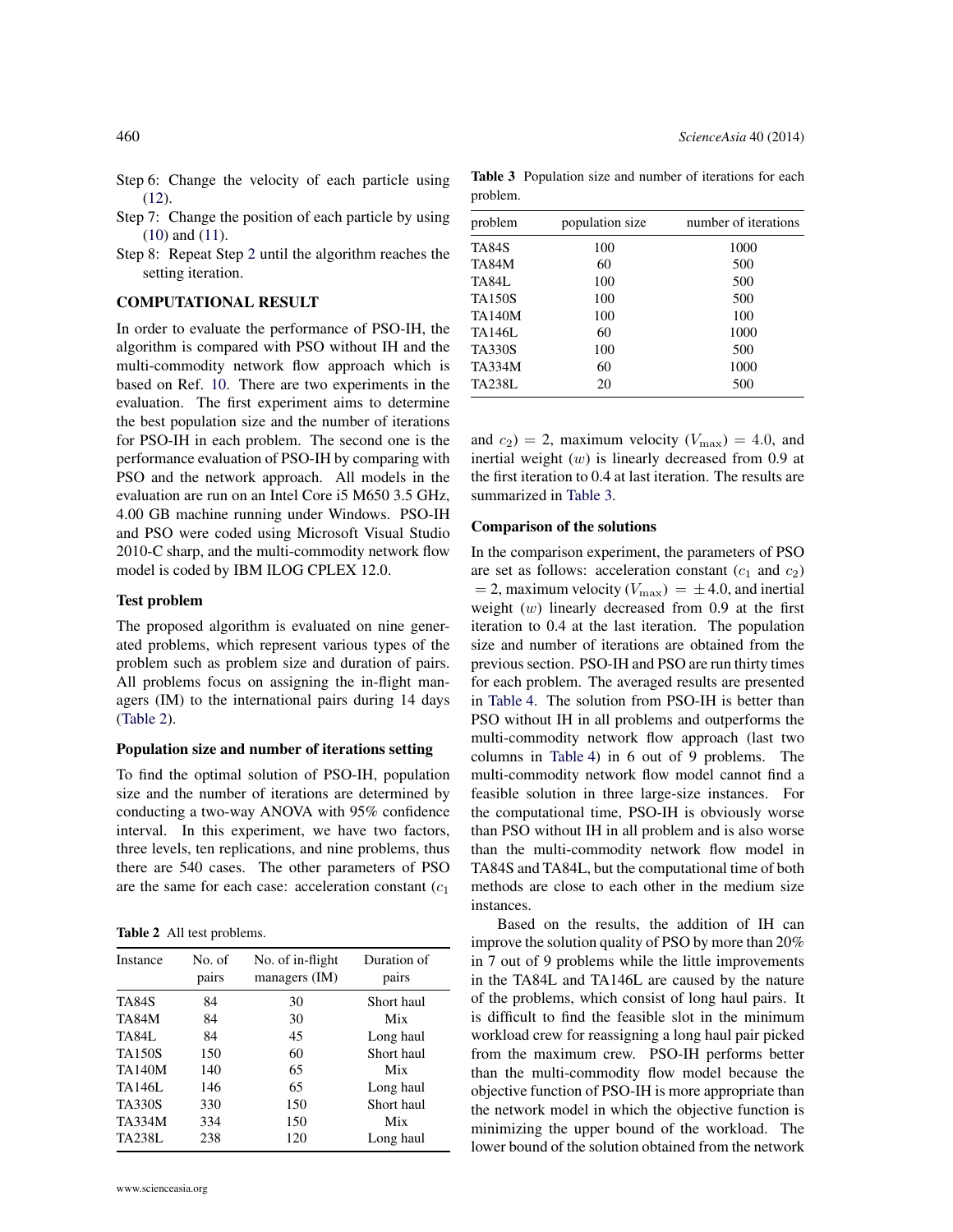| Instance      | Result<br>from<br><b>PSO</b> | CPU time<br>from<br><b>PSO</b><br>(s) | Result<br>from<br><b>PSO-IH</b> | CPU time<br>from<br><b>PSO-IH</b><br>(s) | Result<br>from<br>network<br>model | CPU time<br>from<br>network<br>model(s) |
|---------------|------------------------------|---------------------------------------|---------------------------------|------------------------------------------|------------------------------------|-----------------------------------------|
| <b>TA84S</b>  | 13.53                        | 6859                                  | 7.96                            | 15 300                                   | 6.90                               | 749                                     |
| TA84M         | 15.29                        | 2706                                  | 8.59                            | 4335                                     | 10.38                              | 7927                                    |
| TA84L         | 19.28                        | 4876                                  | 18.95                           | 8280                                     | 20.10                              | 164                                     |
| <b>TA150S</b> | 15.73                        | 10534                                 | 7.35                            | 17181                                    | 6.81                               | 12363                                   |
| <b>TA140M</b> | 16.43                        | 2655                                  | 12.59                           | 5673                                     | 13.04                              | 13464                                   |
| <b>TA146L</b> | 24.45                        | 10672                                 | 22.83                           | 17673                                    | 22.56                              | 24097                                   |
| <b>TA330S</b> | 19.95                        | 125783                                | 14.23                           | 249 552                                  | N/A                                | N/A                                     |
| <b>TA334M</b> | 19.98                        | 113658                                | 13.37                           | 273.543                                  | N/A                                | N/A                                     |
| <b>TA238L</b> | 12.54                        | 12675                                 | 9.51                            | 23798                                    | N/A                                | N/A                                     |

<span id="page-5-8"></span>Table 4 Comparison of the solutions.

 $N/A$  = The model cannot find a feasible solution.

<span id="page-5-9"></span>

Fig. 1 Distribution of workload for both techniques in TA84M.

model may be far from the average as shown in the examples in [Fig. 1.](#page-5-9) Furthermore, the network model cannot obtain a feasible solution for large problems which normally are found in the practice.

# **CONCLUSION**

In this paper, the hybrid PSO and the improvement heuristics for solving ACRP, called PSO-IH are proposed. The performance of PSO-IH was evaluated by comparing the PSO without IH and the upper bound generated by the multi-commodity network flow approach. The evaluation was on the generated ACRP problems from Thai Airways. The results show that PSO-IH outperforms PSO without IH and the network approach; moreover PSO-IH can solve large ACRP problems which the network approach cannot solve. However, the addition of IH requires

a larger CPU time than PSO without IH while PSO-IH requires shorter time than the multi-commodity network flow approach in large problems. Also the network approach cannot find a feasible solution for the large problems. For further study, the IH should be developed for solving ACRP with different objectives because the proposed IH explained in this paper can only solve the objective of Thai Airways.

*Acknowledgements*: The research was supported by Low Carbon Technology Research Grants and the National Research University Project of Thailand Office of Higher Education Commission. The authors thank Thai Airways for disclosing operating and flight information.

# **REFERENCES**

- <span id="page-5-1"></span><span id="page-5-0"></span>1. [Nicoletti B \(1975\) Automatic crew rostering.](http://dx.doi.org/10.1287/trsc.9.1.33) *Transport Sci* 9[, 33–42.](http://dx.doi.org/10.1287/trsc.9.1.33)
- 2. Buhr J (1978) Four methods for monthly crew assignment - a comparison of efficiency. In: *Proceedings of the AGIFORS 18th Annual Symposium*, pp 403–30.
- <span id="page-5-2"></span>3. Glanert W (1984) A timetable approach to the assignment of pilots to rotations. In: *Proceedings of the AGIFORS 24th Annual Symposium*, pp 369–90.
- <span id="page-5-3"></span>4. Moore R, Evans J, Noo H (1978) Computerized tailored blocking. In: *Proceedings of the AGIFORS 18th Annual Symposium*, pp 343–61.
- <span id="page-5-4"></span>5. Antosik JL (1978) Automatic monthly crew assignment: a new approach. In: *Proceedings of the AGI-FORS 18th Annual Symposium*, pp 369–402.
- <span id="page-5-5"></span>6. [Ryan DM \(1992\) The solution of massive generalized](http://dx.doi.org/10.2307/2583565) [set partitioning problems in air crew rostering.](http://dx.doi.org/10.2307/2583565) *J Oper Res Soc* 43[, 459–67.](http://dx.doi.org/10.2307/2583565)
- <span id="page-5-6"></span>7. [Gamache M, Soumis F \(1998\) A method for optimally](http://dx.doi.org/10.1007/978-1-4615-5501-8_5) [solving the rostering problem. In: Yu G \(ed\)](http://dx.doi.org/10.1007/978-1-4615-5501-8_5) *Operation [Research in the Airline Industry](http://dx.doi.org/10.1007/978-1-4615-5501-8_5)*, Kluwer, Amsterdam, [pp 124–57.](http://dx.doi.org/10.1007/978-1-4615-5501-8_5)
- <span id="page-5-7"></span>8. [Hoffman K, Padberg M \(1993\) Solving airline crew](http://dx.doi.org/10.1287/mnsc.39.6.657)